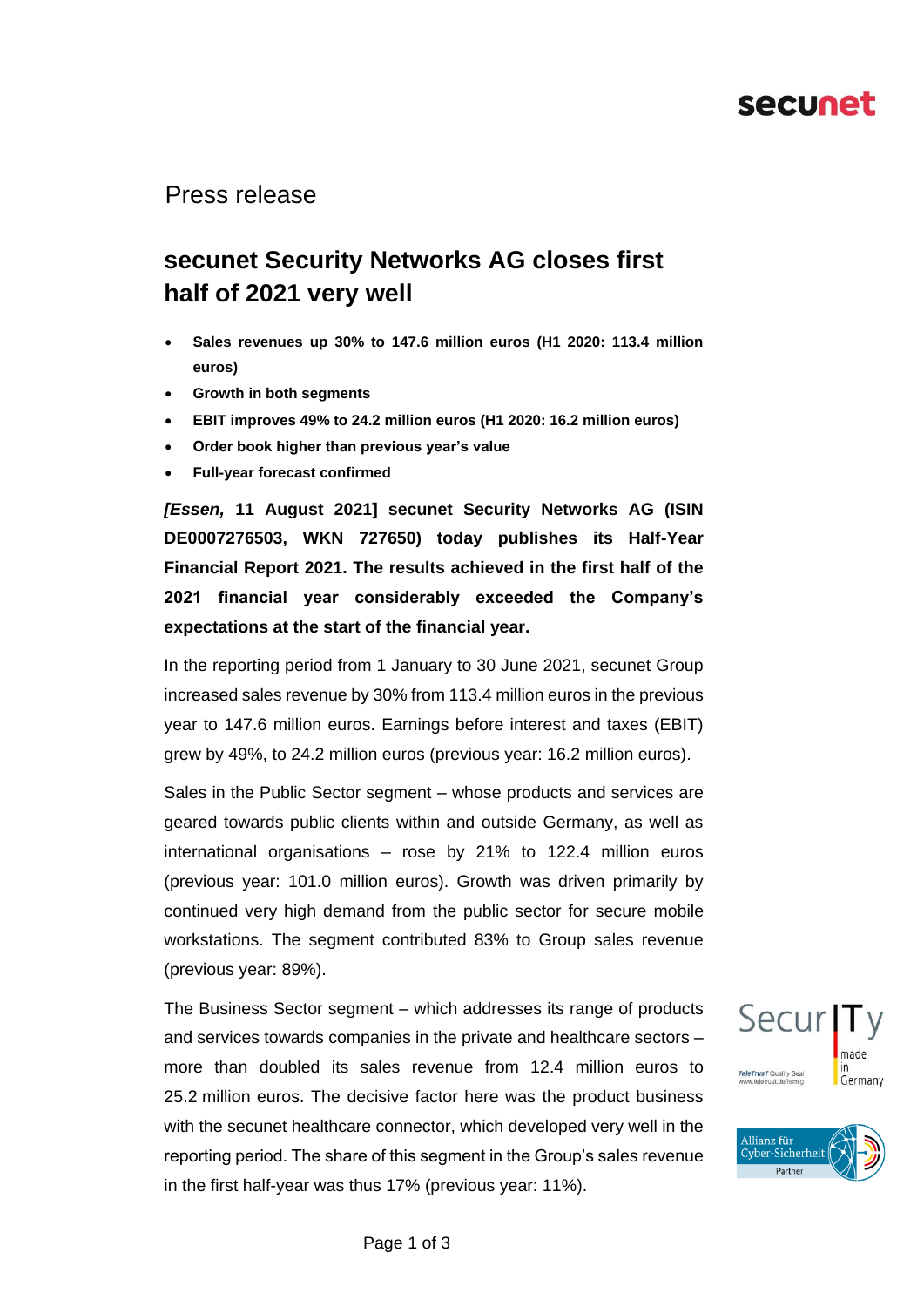# secunet

### Press release

EBIT increased in both segments as a result of the higher demand for products. EBIT in the Public Sector grew by 18% to 23.0 million euros (previous year: 19.5 million euros). The Business Sector generated a positive EBIT of 1.2 million euros, as against -3.2 million euros in the previous year.

The order book as at 30 June 2021 amounted to 160.9 million euros and was thus higher than at the same reporting date in the previous year (111.7 million euros) and at the end of the 2020 financial year (149.5 million euros). The increase in the order book results primarily from a high level of orders received from customers in the Public Sector segment.

"We achieved outstanding sales and earnings growth in the past halfyear – significantly exceeding our planning at the beginning of the financial year," says Axel Deininger, CEO of secunet Security Networks AG. "We are particularly encouraged by the fact that all segments contributed to our performance. In view of the continuing high demand for our high-quality and innovative IT security solutions, we are optimistic about the second half of the year."

The Management Board of secunet Security Networks AG confirms its full-year forecast for secunet Group, which it raised on 20 April 2021: it anticipates sales revenues of around 330 million euros and an EBIT of around 59 million euros (original forecast: sales revenues 260 million euros, EBIT 38 million euros; 2020 financial year: sales revenues 285.6 million euros, EBIT 51.6 million euros). Achieving this forecast will depend to a large extent on continuation of a stable supply situation for intermediate products, in particular the availability of semiconductors.

*The Half-Year Financial Report 2021 of secunet Security Networks AG is available for you to download at www.secunet.com. Next financial date: 3 November 2021, Group Quarterly Statement as at 30 September 2021.*